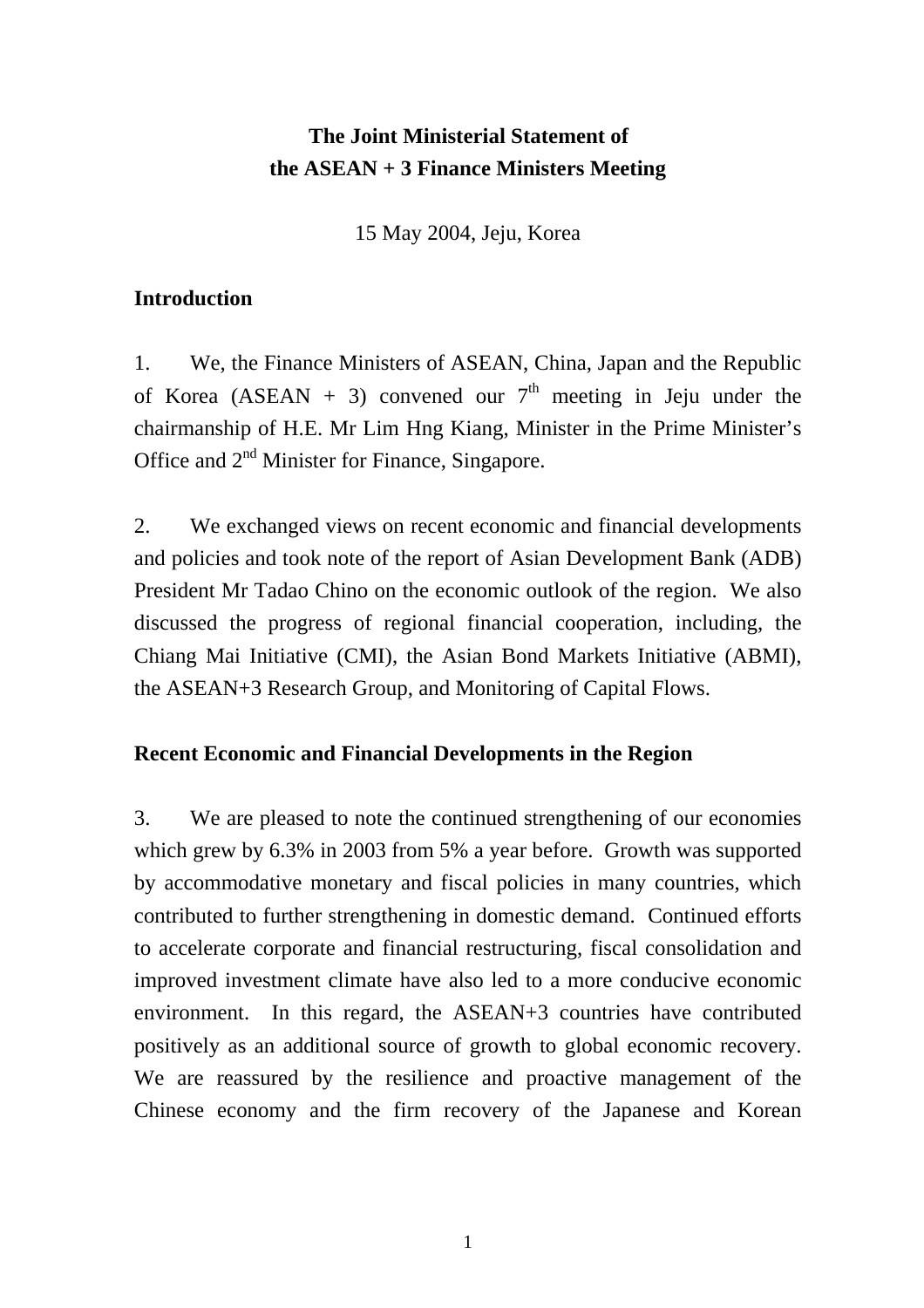economies. This will provide a strong foundation for the continuing economic growth of the ASEAN+3 region.

4. To further enhance the economic growth momentum in the region, we reaffirmed the importance of continuing fiscal consolidation and improvement in investment climate. Continued global recovery would further enhance growth prospects in our region this year. We noted the potential impact of higher energy prices and interest rate movements on the global economy.

## **Strengthening East Asia Financial Cooperation**

5. On the Chiang Mai Initiative (CMI), we are pleased to note the continued expansion of its network of bilateral swap arrangements. Since we last met in Makati City in the Philippines, in August 2003, four more Bilateral Swap Agreements (BSAs) have been concluded. That brings the total number of (BSAs) to sixteen, and the size of the network to USD 36.5 billion.

6. We agreed to undertake further review of the CMI to explore ways of enhancing its effectiveness. A working group will be tasked to conduct the review and report the outcome, by the end of 2004, to our Deputies who will report to us at the next AFMM+3.

7. We are pleased with the substantial progress made by the six working groups under the Asian Bond Markets Initiative (ABMI). We believe that such efforts, in consultation with the private sector, will contribute significantly to the development of deeper and more liquid regional bond markets that will assist in the efficient allocation of the large pool of savings in Asia to fund productive investment in the region. We also noted the establishment of the ABMI Focal Group, which was set up to coordinate the activities of six working groups.

2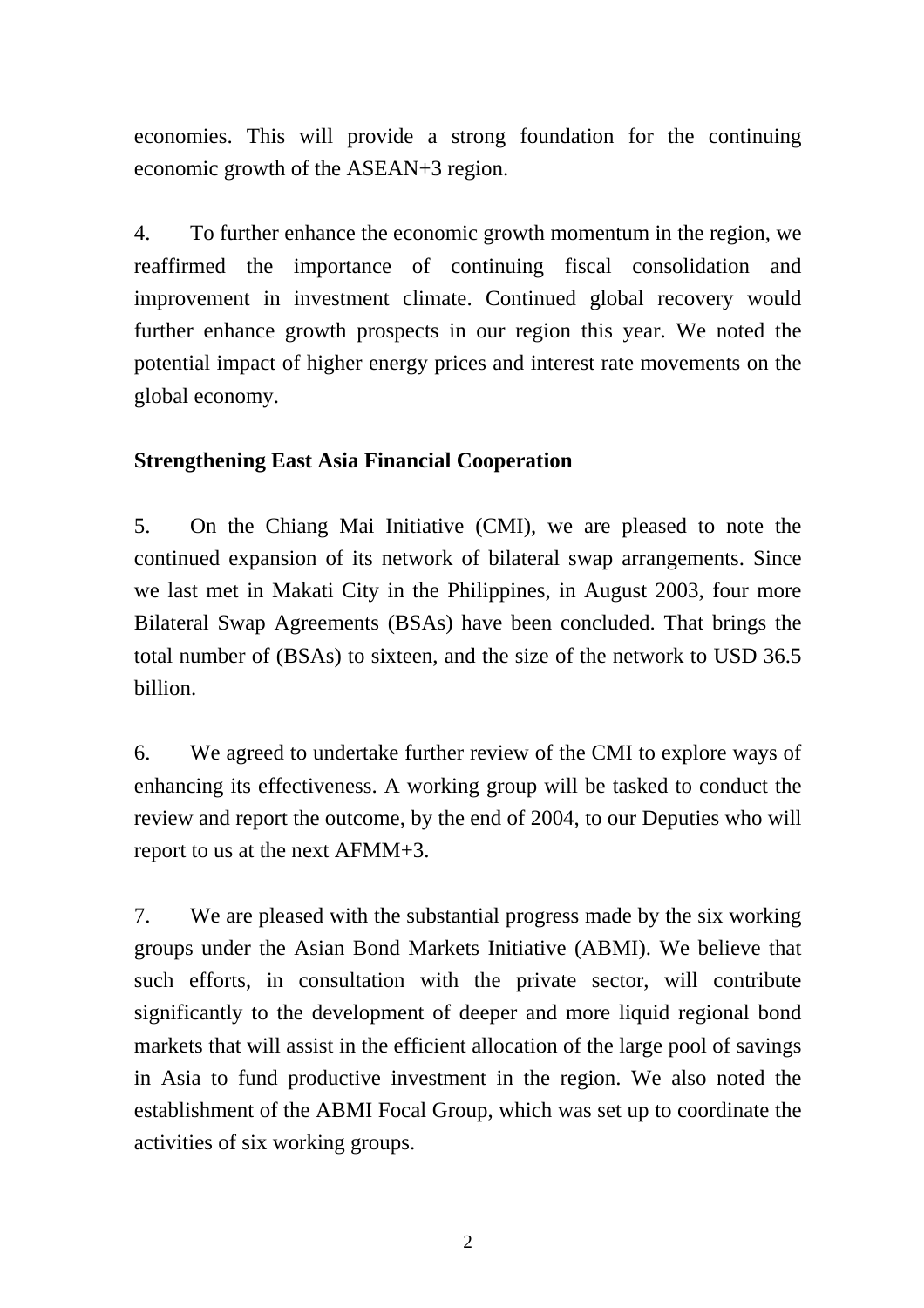8. We appreciated the assistance by the ADB in conducting studies on credit guarantee mechanisms and regional clearing and settlement mechanisms as well as the joint effort by Japan and Malaysia to conduct a study on the impediments on cross-border bond investments and issuance. We supported Korea and China co-chairing the working group to explore ways to further enhance the regional credit guarantee and investment mechanism. We also welcomed our members' efforts in modifying existing regulations to facilitate the issuance of and investment in local currency denominated bonds under the ABMI.

9. We recognized the importance of disseminating information about bond issuers and bond market infrastructure as the dissemination of such information will promote market transparency and facilitate the decisionmaking process by both issuers and investors. In this respect, we welcomed the launch of the AsianBondsOnline Website (ABW) today. The ABW will play an important role in providing the public with information about the bond markets in the region as well as updates on the progress made by each working group under the ABMI. We also noted the importance of active involvement of the private sector in fostering the regional bond market and promoting regional economic integration, and welcomed the initiatives to be taken under ABMI.

10. We also recognized the importance of capacity building efforts for the further development of regional bond markets and welcomed the technical assistance provided by the Japan-ASEAN Financial Technical Assistance Fund (JAFTA) to assist participating members. We appreciated Korea's and Malaysia's offer to provide additional technical support in this area. To enhance the effectiveness of the economic review and policy dialogue process, JAFTA has also provided assistance to strengthen participating members' monitoring system and capacity in generating and compiling more accurate and timely data. We also welcomed China's offer to continue